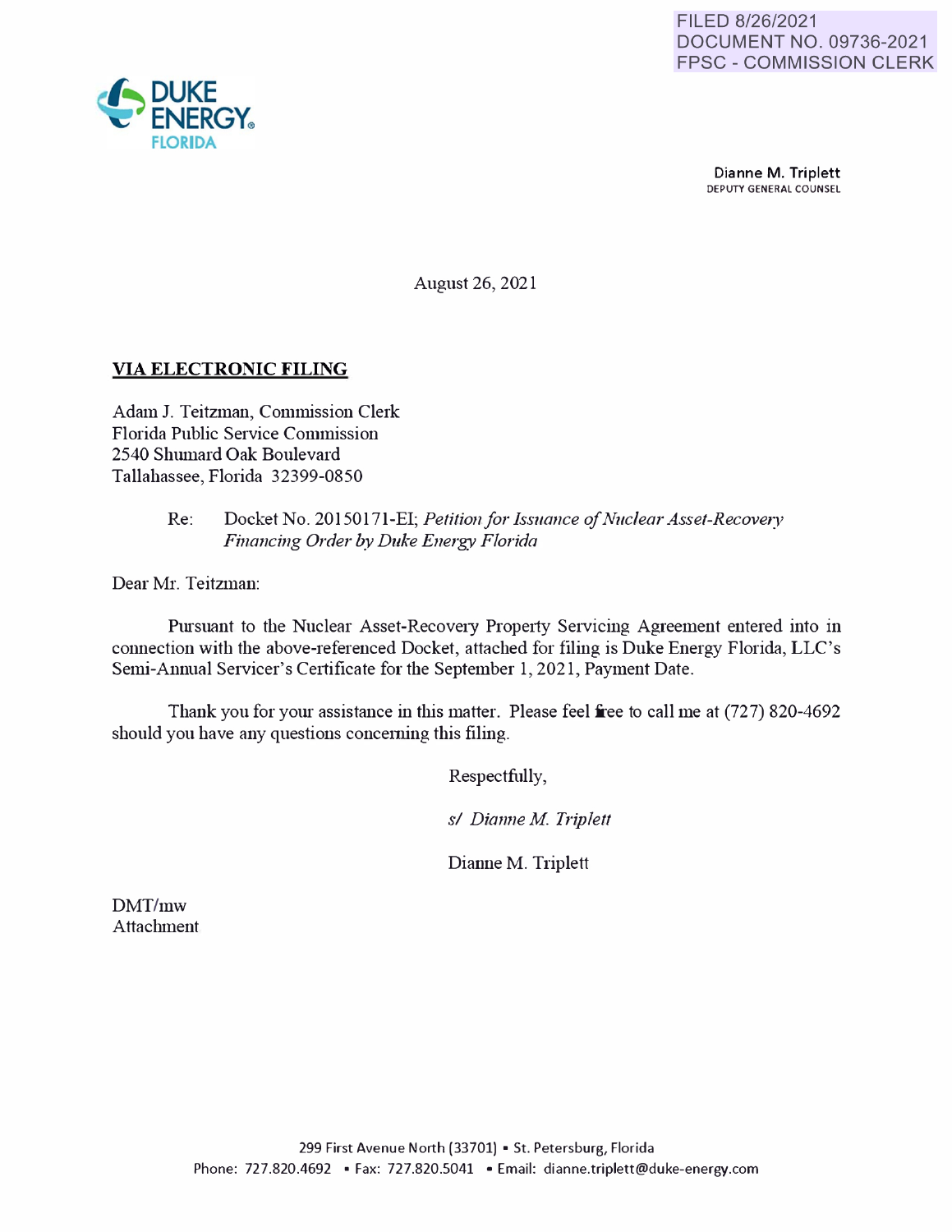# **CERTIFICATE OF SERVICE**

I HEREBY CERTIFY that a true and correct copy of the foregoing has been furnished via electronic mail to the following this  $26<sup>th</sup>$  day of August, 2021.

| s/ Dianne M. Triplett                                                                                                                                                                                                                                                                                                                     |                                                                                                                                                                                 |  |  |  |
|-------------------------------------------------------------------------------------------------------------------------------------------------------------------------------------------------------------------------------------------------------------------------------------------------------------------------------------------|---------------------------------------------------------------------------------------------------------------------------------------------------------------------------------|--|--|--|
|                                                                                                                                                                                                                                                                                                                                           | Attorney                                                                                                                                                                        |  |  |  |
| Theresa L. Tan<br>Office of the General Counsel<br>Florida Public Service Commission<br>2540 Shumard Oak Blvd.<br>Tallahassee, FL 32399-0850<br>$ltan(a)$ psc. state. fl.us                                                                                                                                                               | C. Rehwinkel<br>Office of Public Counsel<br>c/o The Florida Legislature<br>111 West Madison Street, Room 812<br>Tallahassee, FL 32399-1400<br>rehwinkel.charles@leg.state.fl.us |  |  |  |
| Jon C. Moyle, Jr. / Karen A. Putnal<br>118 North Gadsden Street<br>Tallahassee, FL 32301<br>$\text{imoyle}(a)$ moylelaw.com<br>kputnal@moylelaw.com<br>Robert Scheffel Wright / John T. LaVia, III<br>Gardner Law Firm<br>1300 Thomaswood Drive<br>Tallahassee, FL 32308<br>$schef(\omega)$ gbwlegal.com<br>$jlavia(\omega gbw$ legal.com | James W. Brew<br><b>Stone Law Firm</b><br>1025 Thomas Jefferson Street, NW<br>Eighth Floor, West Tower<br>Washington, DC 20007-5201<br>jbrew@smxblaw.com                        |  |  |  |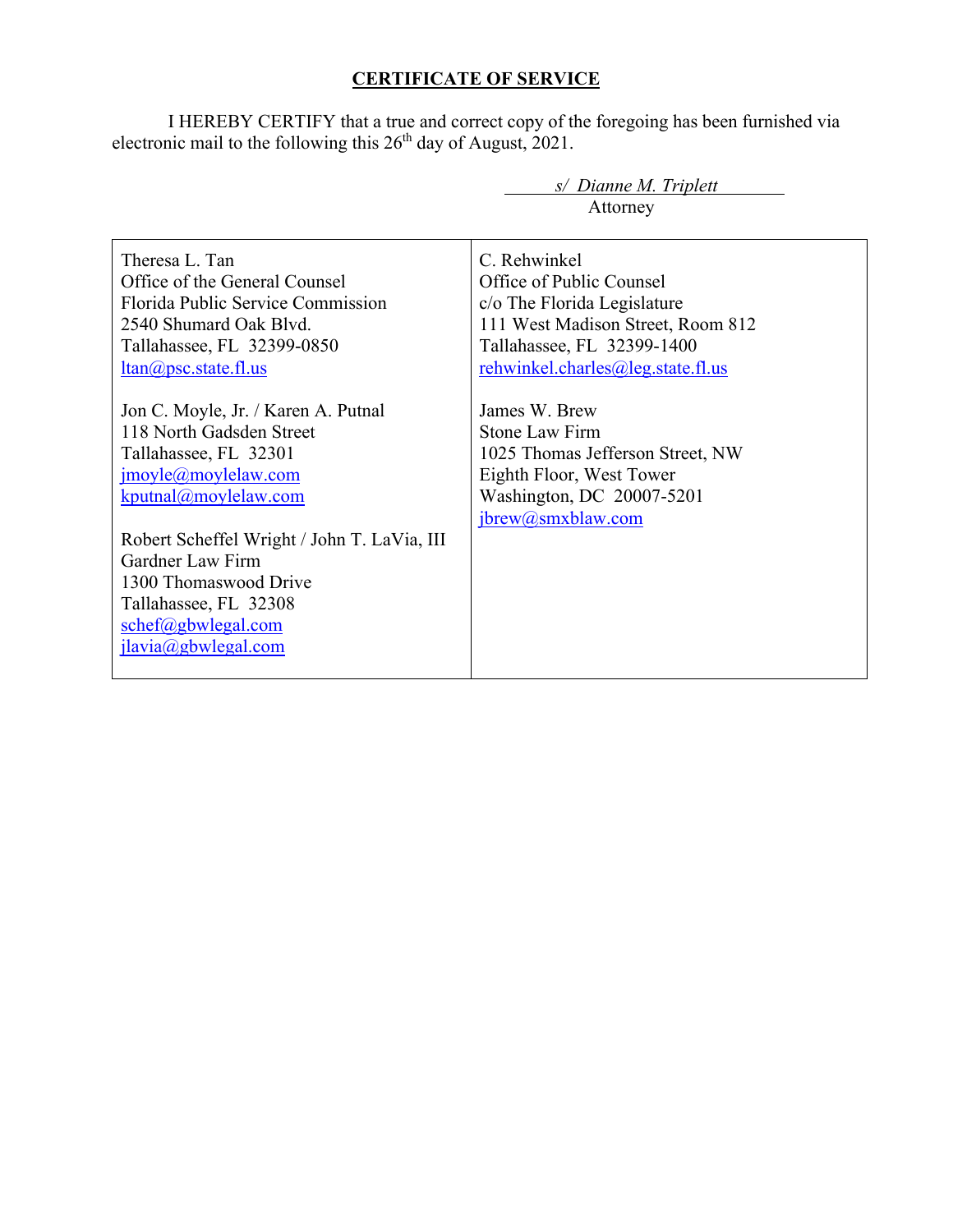## SEMI-ANNUAL SERVICER'S CERTIFICATE

Pursuant to Sect on 4.01(c)() of the Nuc ear Asset-Recovery Property Serv c ng Agreement, dated as of June 22, 2016 (Serv c ng Agreement), by and between **DUKE ENERGY FLORIDA, LLC**, as serv cer (Serv cer), and **Duke Energy Florida Project Finance, LLC**, the Serv cer does hereby cert fy, for the September 1, 2021, Payment Date (Current Payment Date), as fo ows:

Cap ta zed terms used but not def ned here n have the r respect ve mean ngs as set forth n the Serv c ng Agreement. References here n to certa n sect ons and subsect ons are references to the respect ve sect ons of the Serv c ng Agreement or the Indenture, as the context nd cates.

**Collection Periods:** March 1, 2021 to August 31, 2021

#### **Payment Date:** September 1, 2021

1. Co ect ons A ocab e and Aggregate Amounts Ava ab e for the Current Payment Date:

| Rem ttances for the                            |  |  | \$                                                                                                                                                                                                                                                                                                                                                                                                        | 7,361,747.75  |
|------------------------------------------------|--|--|-----------------------------------------------------------------------------------------------------------------------------------------------------------------------------------------------------------------------------------------------------------------------------------------------------------------------------------------------------------------------------------------------------------|---------------|
| Rem ttances for the                            |  |  |                                                                                                                                                                                                                                                                                                                                                                                                           | 5,354,414.96  |
| Rem ttances for the                            |  |  |                                                                                                                                                                                                                                                                                                                                                                                                           | 5,911,692.11  |
| Rem ttances for the                            |  |  |                                                                                                                                                                                                                                                                                                                                                                                                           | 8,098,156.58  |
| Rem ttances for the                            |  |  |                                                                                                                                                                                                                                                                                                                                                                                                           | 7,553,215.85  |
| Rem ttances for the                            |  |  |                                                                                                                                                                                                                                                                                                                                                                                                           | 9,631,475.33  |
|                                                |  |  |                                                                                                                                                                                                                                                                                                                                                                                                           |               |
|                                                |  |  |                                                                                                                                                                                                                                                                                                                                                                                                           |               |
|                                                |  |  |                                                                                                                                                                                                                                                                                                                                                                                                           | 411.54        |
| Investment Earn ngs on Excess Funds Subaccount |  |  |                                                                                                                                                                                                                                                                                                                                                                                                           | 13.76         |
| Investment Earn ngs on Genera Subaccount       |  |  |                                                                                                                                                                                                                                                                                                                                                                                                           | 1,333.67      |
|                                                |  |  | \$                                                                                                                                                                                                                                                                                                                                                                                                        | 43,912,461.55 |
|                                                |  |  |                                                                                                                                                                                                                                                                                                                                                                                                           |               |
|                                                |  |  |                                                                                                                                                                                                                                                                                                                                                                                                           | 6,222,109.47  |
|                                                |  |  | March 2021 Co ect on Per od<br>Apr 2021 Co ect on Per od<br>May 2021 Co ect on Per od<br>June 2021 Co ect on Per od<br>July 2021 Co ect on Per od<br>August 2021 Co ect on Per od<br>Investment Earn ngs on Cap ta Subaccount<br>General Subaccount Balance (sum of i through xi above)<br>Excess Funds Subaccount Ba ance as of pr or Payment Date<br>Cap ta Subaccount Ba ance as of pr or Payment Date |               |

- **xv. Collection Account Balance (sum of xii through xiv above) \$ 50,134,571.02**
- 2. Outstand ng Amounts as of pr or Payment Date:

|    | Ser es A | 2018 | Outstand ng Amount                                     | \$               |
|----|----------|------|--------------------------------------------------------|------------------|
|    | Ser es A | 2021 | Outstand ng Amount                                     | 78,473,209.00    |
|    | Ser es A | 2026 | Outstand ng Amount                                     | 436.000.000.00   |
| V. | Ser es A | 2032 | Outstand ng Amount                                     | 250,000,000.00   |
| V. | Ser es A | 2035 | Outstand ng Amount                                     | 275,290,000.00   |
|    |          |      | vi. Aggregate Outstanding Amount of all Series A Bonds | 1,039,763,209.00 |

3. Requ red Fund ng/Payments as of Current Payment Date:

#### *Principal Principal Due*

| $i$ . | Seres A 2018           | \$ |               |
|-------|------------------------|----|---------------|
|       | ii. Seres A 2021       |    | 26,309,871.00 |
|       | iii. Seres A 2026      |    |               |
|       | iv. Seres A 2032       |    |               |
|       | v. Seres A 2035        |    |               |
|       | vi. All Series A Bonds | S. | 26,309,871.00 |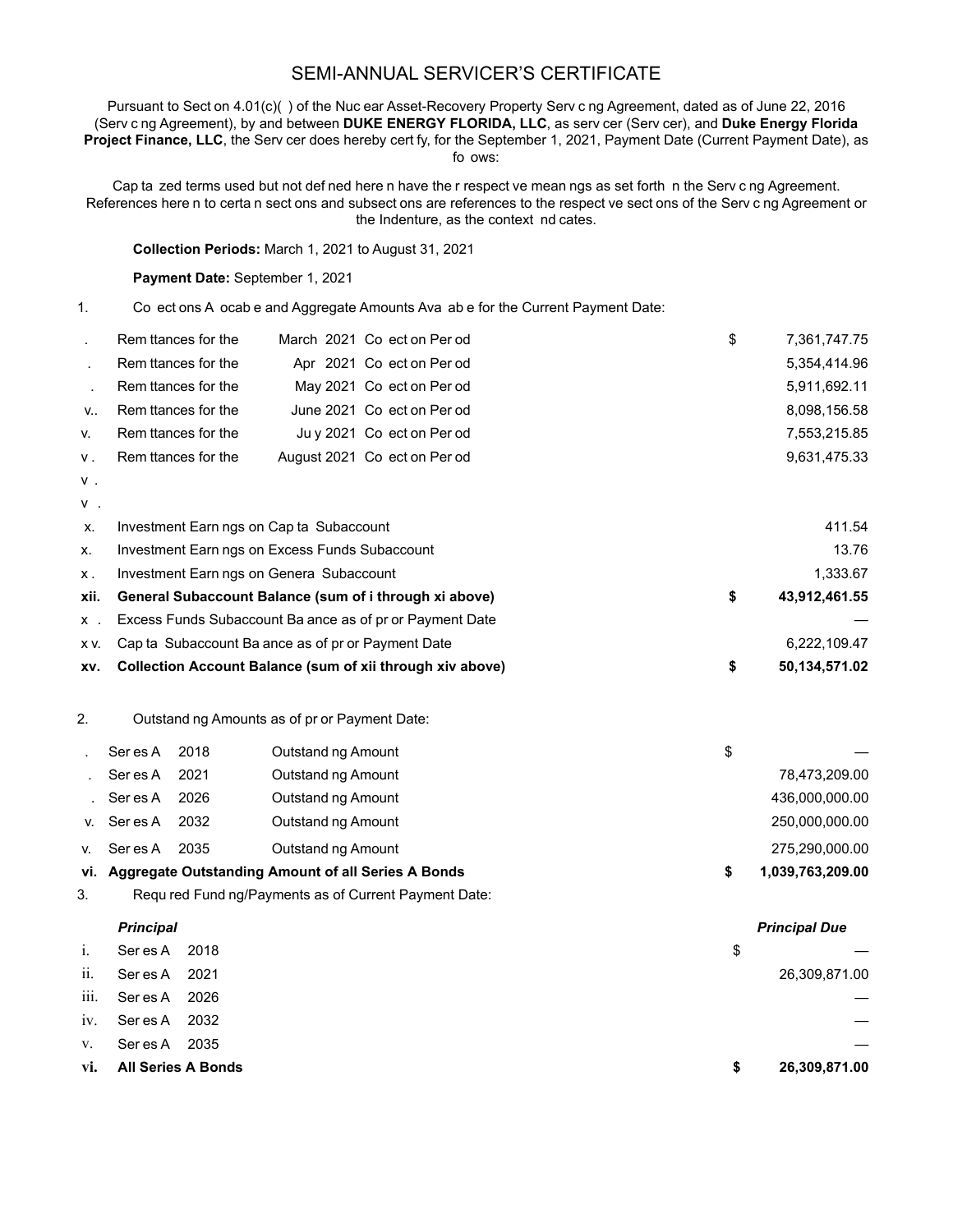|                | <b>Interest</b>                 |                                                              |                                                                                       |               |                          |        |                         |
|----------------|---------------------------------|--------------------------------------------------------------|---------------------------------------------------------------------------------------|---------------|--------------------------|--------|-------------------------|
|                | <b>WAL</b>                      | <b>Interest</b><br>Rate                                      | Days in Interest Period                                                               |               | <b>Principal Balance</b> |        | <b>Interest Due</b>     |
| v.             | Seres A 2018                    | 1.196 %                                                      | 184                                                                                   | \$            |                          | \$     |                         |
| ν.             | Seres A 2021                    | 1.731 %                                                      | 184                                                                                   |               | 78,473,209.00            |        | 679,186.00              |
| v.             | Seres A 2026                    | 2.538 %                                                      | 184                                                                                   |               | 436,000,000.00           |        | 5,532,840.00            |
| v.             | Seres A 2032                    | 2.858 %                                                      | 184                                                                                   |               | 250,000,000.00           |        | 3,572,500.00            |
| х.             | Ser es A 2035                   | 3.112 %                                                      | 184                                                                                   |               | 275,290,000.00           |        | 4,283,512.40            |
| х.             | <b>All Series A Bonds</b>       |                                                              |                                                                                       |               |                          | \$     | 14,068,038.40           |
|                |                                 |                                                              |                                                                                       |               | <b>Required Level</b>    |        | <b>Funding Required</b> |
| Х.             | Cap ta Account                  |                                                              |                                                                                       | \$            | 6,471,450.00             | \$     |                         |
| 4.             |                                 |                                                              | A ocat on of Rem ttances as of Current Payment Date Pursuant to 8.02(e) of Indenture: |               |                          |        |                         |
| $\blacksquare$ |                                 | Trustee Fees and Expenses; Indemn ty Amounts                 |                                                                                       |               |                          |        | \$<br>13,175.00         |
|                | Serv c ng Fee                   |                                                              |                                                                                       |               |                          |        | 323,572.50              |
|                | Adm n strat on Fee              |                                                              |                                                                                       |               |                          |        | 25,000.02               |
| v.             | Operat ng Expenses              |                                                              |                                                                                       |               |                          |        | 72,688.52               |
|                |                                 |                                                              |                                                                                       |               | Per \$1,000 of           |        |                         |
|                | Ser es A Bonds                  |                                                              |                                                                                       | Aggregate     | Orgna Prncpa<br>Amount   |        |                         |
| V.             |                                 | Sem-Annua Interest (nc ud ng any past-due for pr or per ods) |                                                                                       |               |                          |        | 14,068,038.40<br>\$     |
| 1.             | Seres A 2018                    |                                                              | \$                                                                                    |               | \$                       |        |                         |
| 2.             | Seres A 2021                    |                                                              |                                                                                       | 679,186.00    |                          | 4.53   |                         |
| 3.             | Seres A 2026                    |                                                              |                                                                                       | 5,532,840.00  |                          | 12.69  |                         |
| 4.             | Ser es A 2032                   |                                                              |                                                                                       | 3,572,500.00  |                          | 14.29  |                         |
| 5.             | Seres A 2035                    |                                                              |                                                                                       | 4,283,512.40  |                          | 15.56  |                         |
|                |                                 |                                                              |                                                                                       |               |                          |        |                         |
| ν.             |                                 |                                                              | Pr nc pa Due and Payab e as a Resu t of an Event of Defau t or on F na Matur ty Date  |               |                          |        | \$                      |
| 1.             | Seres A 2018                    |                                                              | \$                                                                                    | $-$ \$        |                          |        |                         |
| 2.             | Seres A 2021                    |                                                              |                                                                                       |               |                          |        |                         |
| 3.             | Seres A 2026                    |                                                              |                                                                                       |               |                          |        |                         |
| 4.             | Ser es A 2032                   |                                                              |                                                                                       |               |                          |        |                         |
| 5.             | Seres A 2035                    |                                                              |                                                                                       |               |                          |        |                         |
| ν.             | Sem-Annua Pr nc pa              |                                                              |                                                                                       |               |                          |        | 26,309,871.00           |
| 1.             | Seres A 2018                    |                                                              | \$                                                                                    |               | \$                       |        |                         |
| 2.             | Seres A 2021                    |                                                              |                                                                                       | 26,309,871.00 |                          | 175.40 |                         |
| 3.             | Seres A 2026                    |                                                              |                                                                                       |               |                          |        |                         |
| 4.             | Seres A 2032                    |                                                              |                                                                                       |               |                          |        |                         |
| 5.             | Seres A 2035                    |                                                              |                                                                                       |               |                          |        |                         |
|                |                                 |                                                              |                                                                                       |               |                          |        |                         |
| ν.             | Other unpa d Operat ng Expenses |                                                              |                                                                                       |               |                          |        | \$                      |
| х.             |                                 | Fund ng of Cap ta Subaccount (to requ red eve)               |                                                                                       |               |                          |        | 249,340.53              |
| х.             |                                 | Cap ta Subaccount Return to Duke Energy F or da              |                                                                                       |               |                          |        | 100,696.02              |
| Х.             |                                 | Depos ts to Excess Funds Subaccount                          |                                                                                       |               |                          |        | 2,750,079.56            |
| Х.             |                                 | Re eased to Issuer upon Ret rement of a Ser es Bonds         |                                                                                       |               |                          |        |                         |
| xiii.          |                                 | Aggregate Remittances as of Current Payment Date             |                                                                                       |               |                          |        | 43,912,461.55<br>\$     |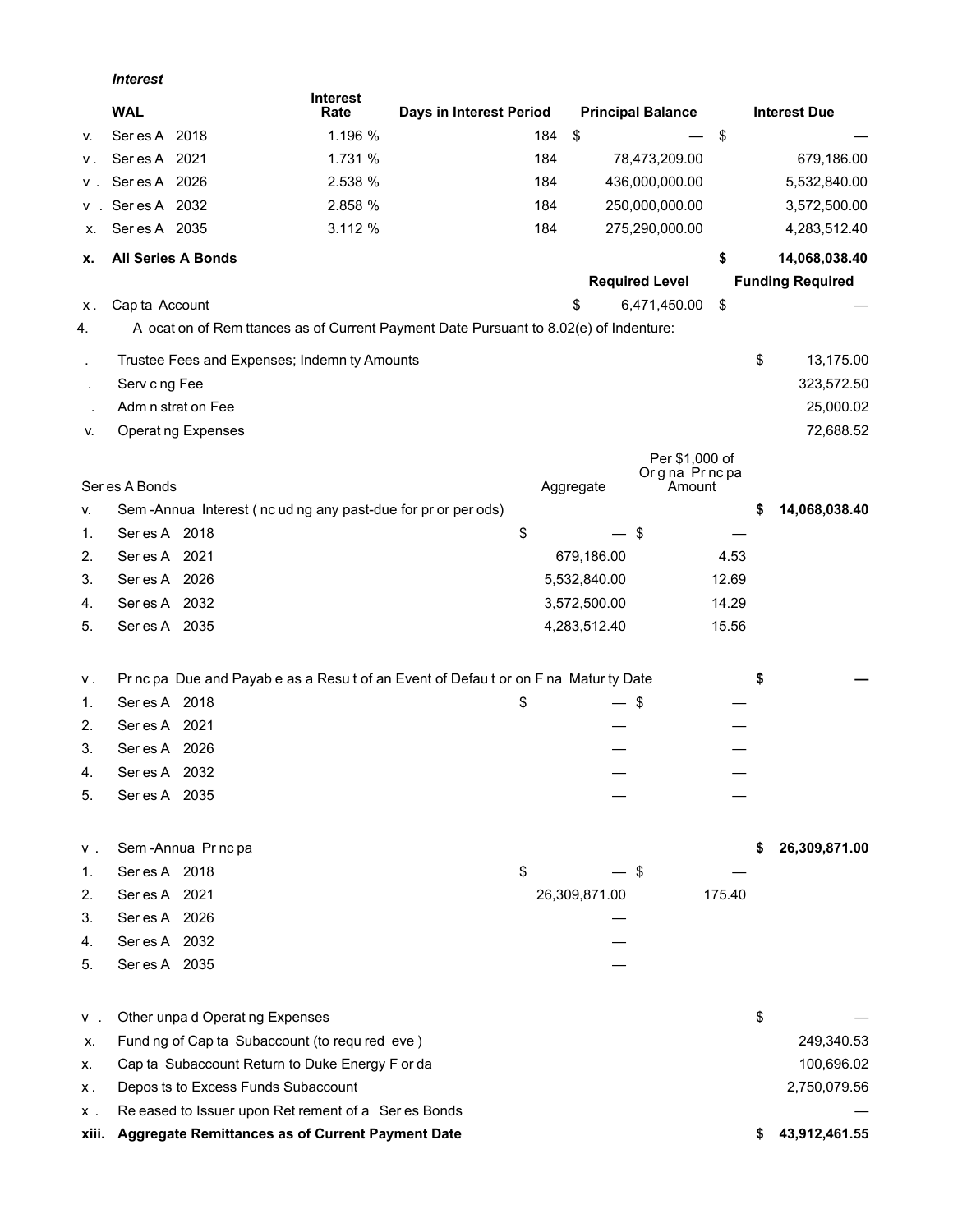Outstand ng Amount and Co ect on Account Ba ance as of Current Payment Date (after g v ng effect to payments to be made on such Payment Date): 5.

|      | Seres A 2018                                                                                               | \$                     |
|------|------------------------------------------------------------------------------------------------------------|------------------------|
|      | Ser es A 2021                                                                                              | 52,163,338.00          |
|      | Seres A 2026                                                                                               | 436,000,000.00         |
| v.   | Ser es A 2032                                                                                              | 250,000,000.00         |
| v.   | Ser es A 2035                                                                                              | 275,290,000.00         |
| vi.  | Aggregate Outstanding Amount of all Series A Bonds                                                         | \$<br>1,013,453,338.00 |
| ν.   | Excess Funds Subaccount Ba ance                                                                            | 2,750,079.56           |
| v.   | Cap ta Subaccount Ba ances                                                                                 | 6,471,450.00           |
| IX.  | <b>Aggregate Collection Account Balance</b>                                                                | \$<br>9,221,529.56     |
| 6.   | Subaccount W thdrawa s as of Current Payment Date (f app cab e, pursuant to Sect on 8.02(e) of Indenture): |                        |
|      | <b>Excess Funds Subaccount</b>                                                                             | \$                     |
|      | Cap ta Subaccount                                                                                          |                        |
| iii. | <b>Total Withdrawals</b>                                                                                   | \$                     |
| 7.   | Shortfa s n Interest and Pr nc pa Payments as of Current Payment Date:                                     |                        |
|      | Sem-annua Interest                                                                                         |                        |
|      | Seres A 2018                                                                                               | \$                     |
|      | Seres A 2021                                                                                               |                        |
|      | Seres A 2026                                                                                               |                        |
|      | Seres A 2032                                                                                               |                        |
|      | Ser es A 2035                                                                                              |                        |
|      | Total                                                                                                      | \$                     |
|      | Sem-annua Pr nc pa                                                                                         |                        |
|      | Seres A 2018                                                                                               | \$                     |
|      | Seres A 2021                                                                                               |                        |
|      | Seres A 2026                                                                                               |                        |
|      | Ser es A 2032                                                                                              |                        |
|      | Ser es A 2035                                                                                              |                        |
|      | <b>Total</b>                                                                                               | \$                     |
| 8.   | Shortfa s n Payment of Return on Invested Cap ta as of Current Payment Date:                               |                        |
|      | Return on Invested Cap ta                                                                                  | \$                     |
| 9.   | Shortfa s n Requ red Subaccount Leve s as of Current Payment Date:                                         |                        |
|      | Cap ta Subaccount                                                                                          | \$                     |